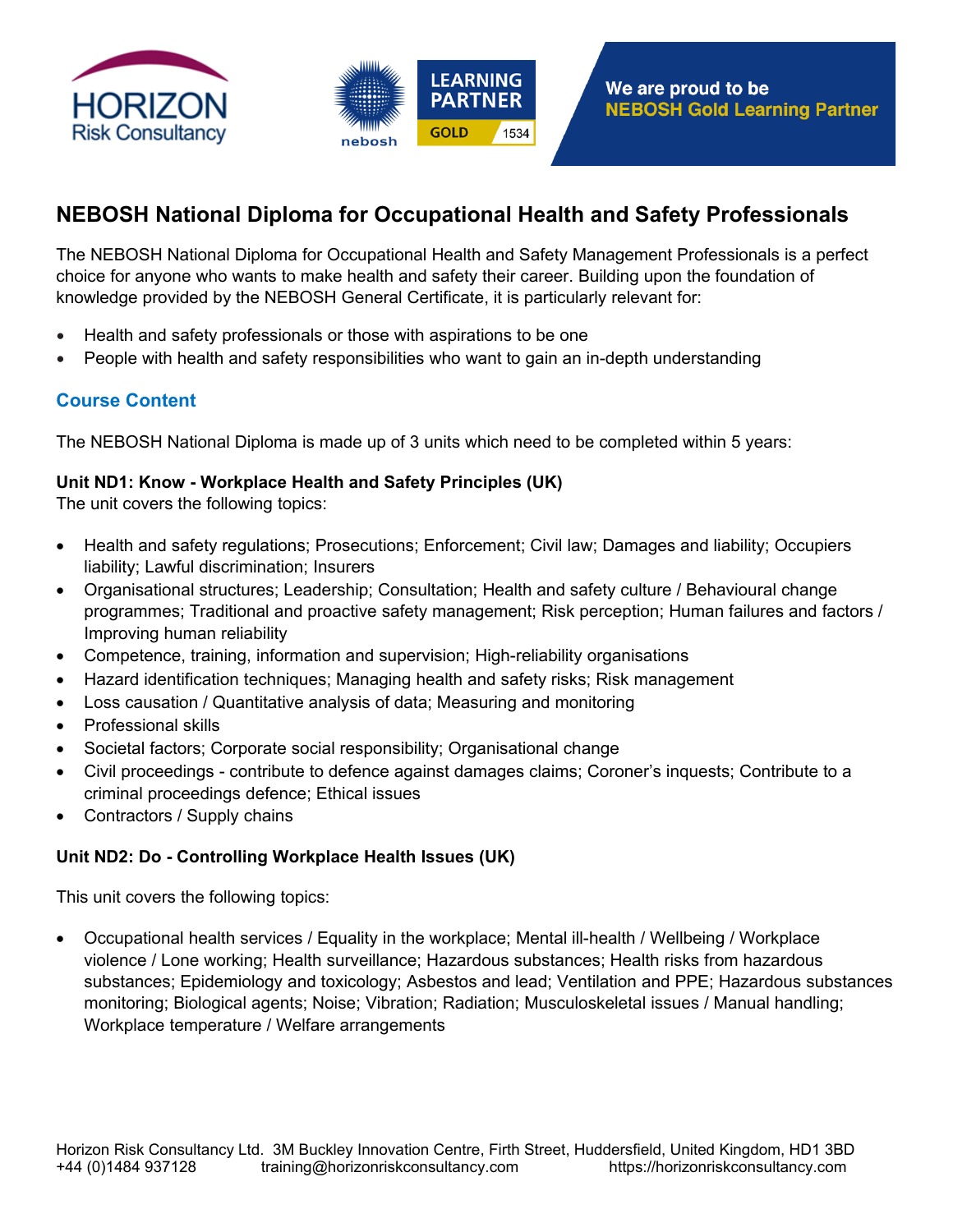## **Unit ND3: Do - Controlling Workplace Safety Issues (UK)**

The unit covers the following topics:

• Safe working environment; Confined spaces; Fire and explosion; Fire; Dangerous substances; Workplace equipment and machinery maintenance; Work equipment; Machinery; Mobile work equipment / Lifting equipment; Electricity; Construction / Work at height / Demolition / Excavation; Workplace transport / Workrelated driving

## **Assessment:**

- **Unit ND1** is assessed by an assignment (in four parts simulations, workplace-based activities, reflective tasks and a research project). Part of the assessment will require learners to undertake some workplacebased activities so need to ensure that they select a suitable workplace/organisation
- **Unit ND2 & ND3** are assessed by a case study

## **Courses Available**

Live Online (Virtual Classroom)

#### **Worldwide**

Online

#### **Worldwide**

In-Company

#### **Huddersfield, Leeds, Manchester, Birmingham, Sheffield and Liverpool**

#### **Live Online (Virtual Classroom) Courses**

## **Entry requirement**

The NEBOSH Diploma is based on international standards and best practices and builds on the knowledge gained at the NEBOSH Certificate level. Whilst the knowledge gained from studying the NEBOSH Certificate is not repeated, it is required to successfully complete the assessments.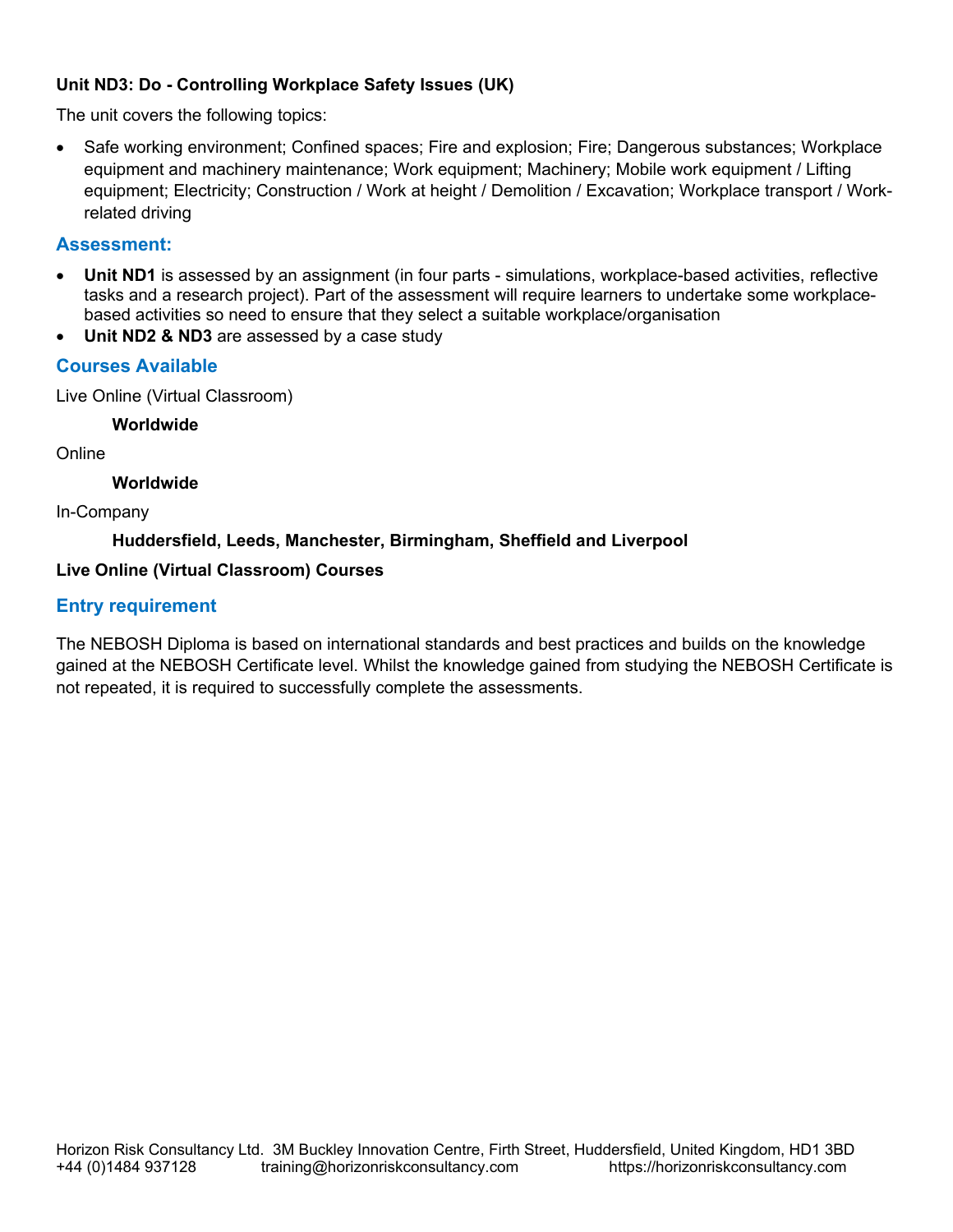# **Blended Learning Courses**

Our blended learning courses are a combination of both our e-learning and classroom courses they consist of 5 days of interactive virtual classroom training as well as access to all of our online learning materials. Therefore, it is ideal for those with limited time but still want the motivation and interaction with fellow learners as well as our expert tutors.

| <b>Blended Learning Course Fees</b> |                                          |  |
|-------------------------------------|------------------------------------------|--|
| <b>Complete Course</b>              | £2910 + VAT + £474 NEBOSH Fee $(E3,966)$ |  |
| Unit ND1                            | £970 + VAT + £137 NEBOSH Fee (£1301)*    |  |
| Unit ND2                            | £970 + VAT + £137 NEBOSH Fee (£1301)*    |  |
| Unit ND3                            | £970 + VAT + £137 NEBOSH Fee (£1301)*    |  |

\*NEBOSH Enrolment Fee £63 - payable for the first unit only

#### **Live online course**

- Real-time Microsoft Teams classes delivering a classroom experience in the comfort of your own home
- 6-week course (30 days) + private study & assessments
- Provide structured learning with scheduled dates
- Available worldwide classes run 09:00 to 16:00 UK time

| <b>Live Online Course Dates</b> |                                                               |  |
|---------------------------------|---------------------------------------------------------------|--|
| ND <sub>2</sub>                 | Week 1: 10 - 14 October 2022<br>Week 2: 24 - 28 October 2022  |  |
| ND <sub>3</sub>                 | Week 1: 21 – 25 November 2022<br>Week $2:5-9$ December 2022   |  |
| ND <sub>1</sub>                 | Week 1: 23 - 27 January 2023<br>Week 2: 13 - 17 February 2023 |  |

| Fee                                                                   |  |
|-----------------------------------------------------------------------|--|
| Individual Unit<br>£1.665 + VAT +<br>NEBOSH fee £137<br>$(E2, 135)^*$ |  |
| Complete course<br>$f4990 + VAT +$<br>NEBOSH fee £474<br>(E6, 462)    |  |

\*NEBOSH Enrolment Fee £63 - payable for the first unit only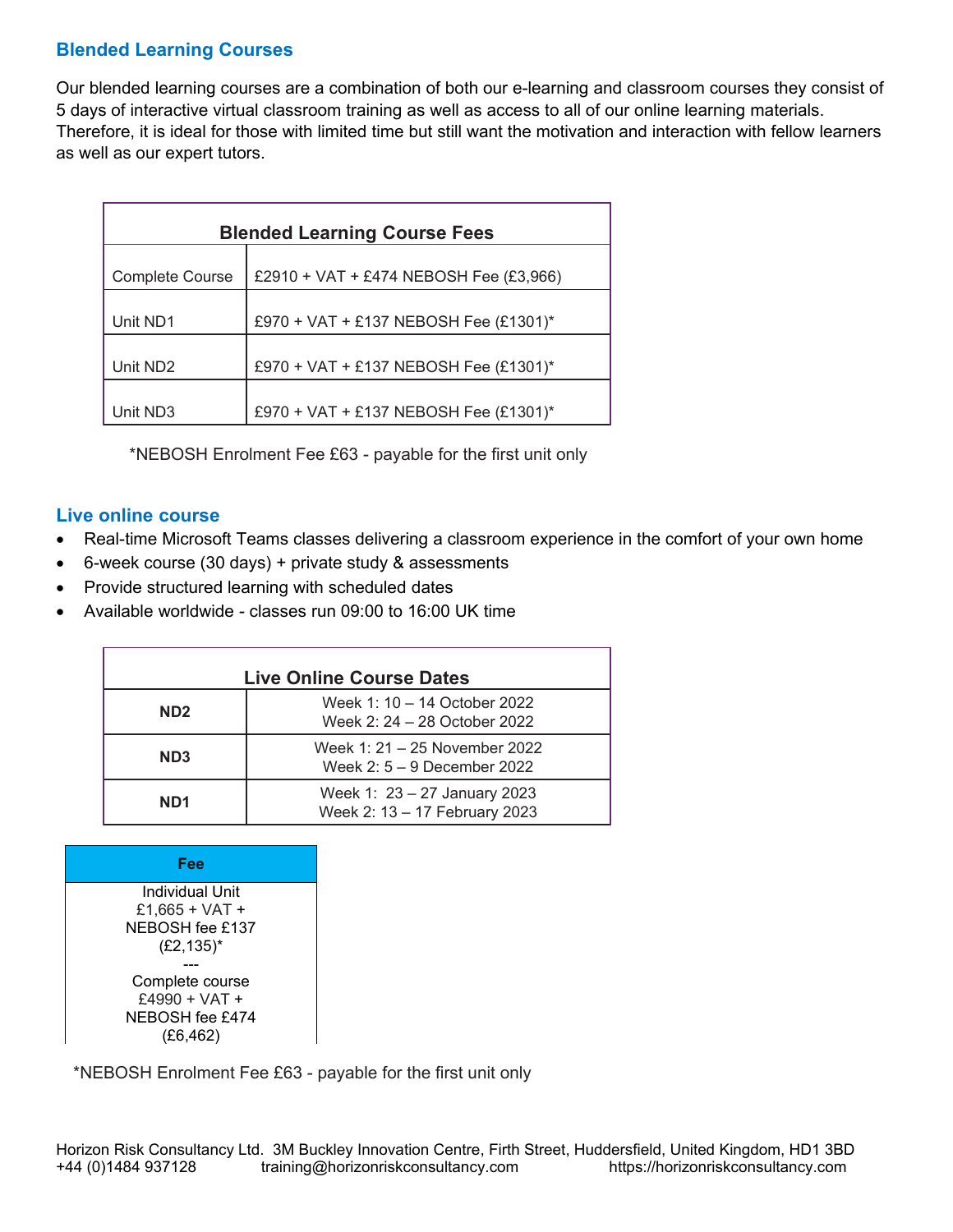# **Online (E-learning) Courses**

#### **Flexible, fully tutor supported online learning available anywhere in the world**

- 469 hours of study (12-30 months) including assessments
- Ideal for those whose lifestyle needs a flexible high-quality learning method

| <b>Online Course Fees</b> |                                         |  |
|---------------------------|-----------------------------------------|--|
| <b>Complete Course</b>    | £1,660 + VAT + £474 NEBOSH Fee (£2,466) |  |
| Unit ND1                  | £ 555 + VAT + £137 NEBOSH Fee (£803)*   |  |
| Unit ND <sub>2</sub>      | £ 555 + VAT + £137 NEBOSH Fee (£803)*   |  |
| Unit ND3                  | £ 555 + VAT + £137 NEBOSH Fee (£803)*   |  |

\*NEBOSH Enrolment Fee £63 - payable for the first unit only